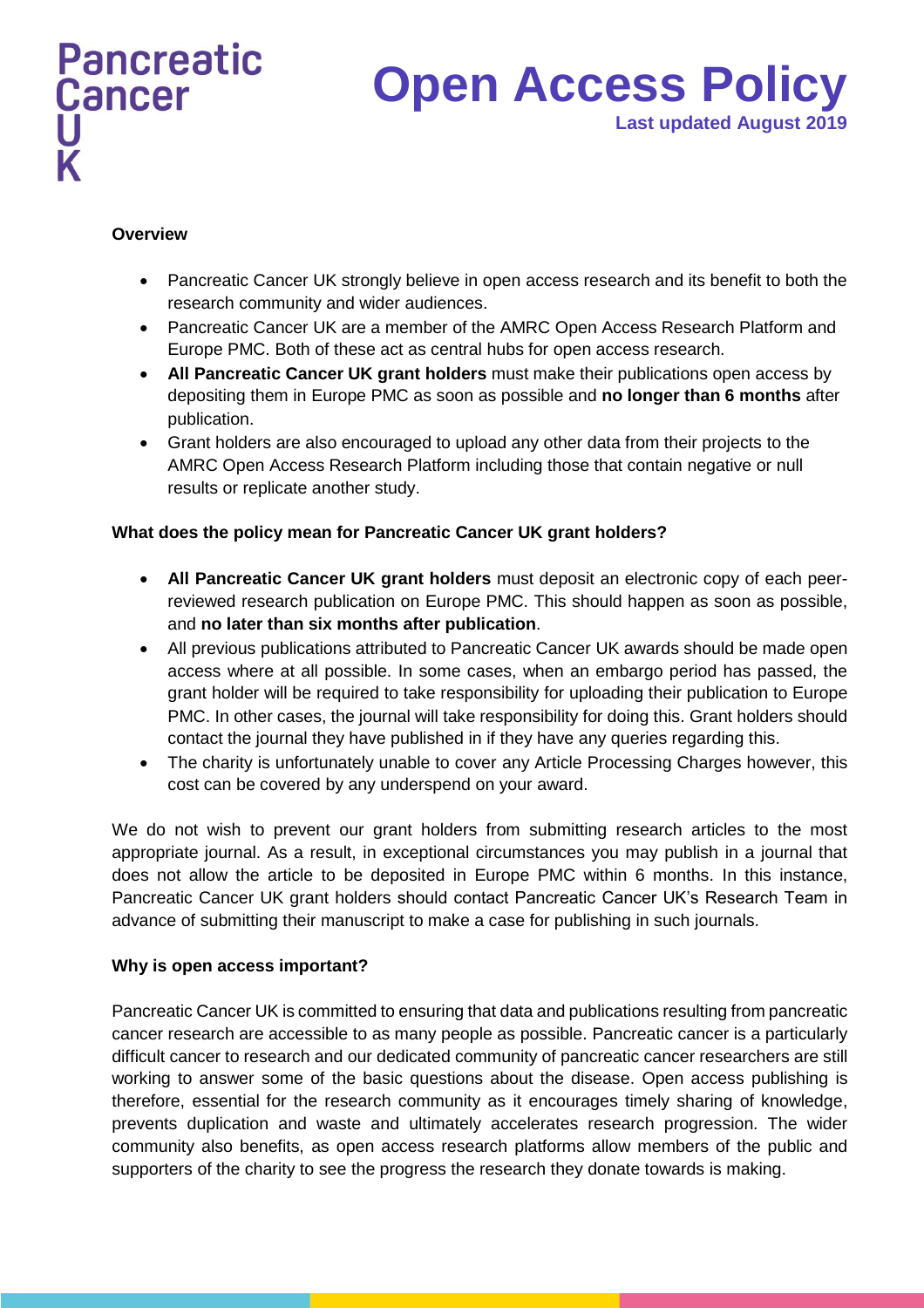# **Open Access Policy Last updated August 2019**

# **How are Pancreatic Cancer UK supporting open access?**

# *Europe PubMed Central (PMC) Membership*

Pancreatic Cancer UK is a funder of [Europe PMC.](https://europepmc.org/) Europe PMC is an online repository of full text peer reviewed research publications, patents and clinical guidelines that anyone can permanently access for free worldwide.

There are two different open access routes for publication via Europe PMC:

- The **gold open access route** involves paying an Article Processing Charge (APC) fee to the journal who will then make the full text freely available on Europe PMC immediately after publication. If using this route, adoption of a Creative Commons Attribution (CC-BY) license for the publication is recommended so that it can be freely copied and reused.
- Alternatively, if you do not have funds available to cover the APC, you may use the **green open access route**. As Pancreatic Cancer UK is now a member of Europe PMC, any Pancreatic Cancer UK grant holder may make their publications open access for no extra charge by depositing on Europe PMC after an embargo period. The full text article can be deposited on Europe PMC either by the journal on your behalf or directly by yourself depending on the journal's policy. More information on journal policies is available on the [SHERPA website.](http://www.sherpa.ac.uk/)

# *Association of Medical Research Charities (AMRC) Open Research platform*

As a member of the AMRC, we have signed up to the **AMRC** Open research platform. This new initiative provides all researchers funded by the participating charities with a place to rapidly publish any and all of the results they want to share in a transparent and accessible way. To submit articles to the AMRC Open Research platform, the work must be original and must not have been published anywhere previously. Please see a more extensive list of what you can publish on the platform in *Appendix 1*.

If you have any questions regarding our OA policy or how it affects you as a grant holder please contact [research@pancreaticcancer.org.uk.](mailto:research@pancreaticcancer.org.uk)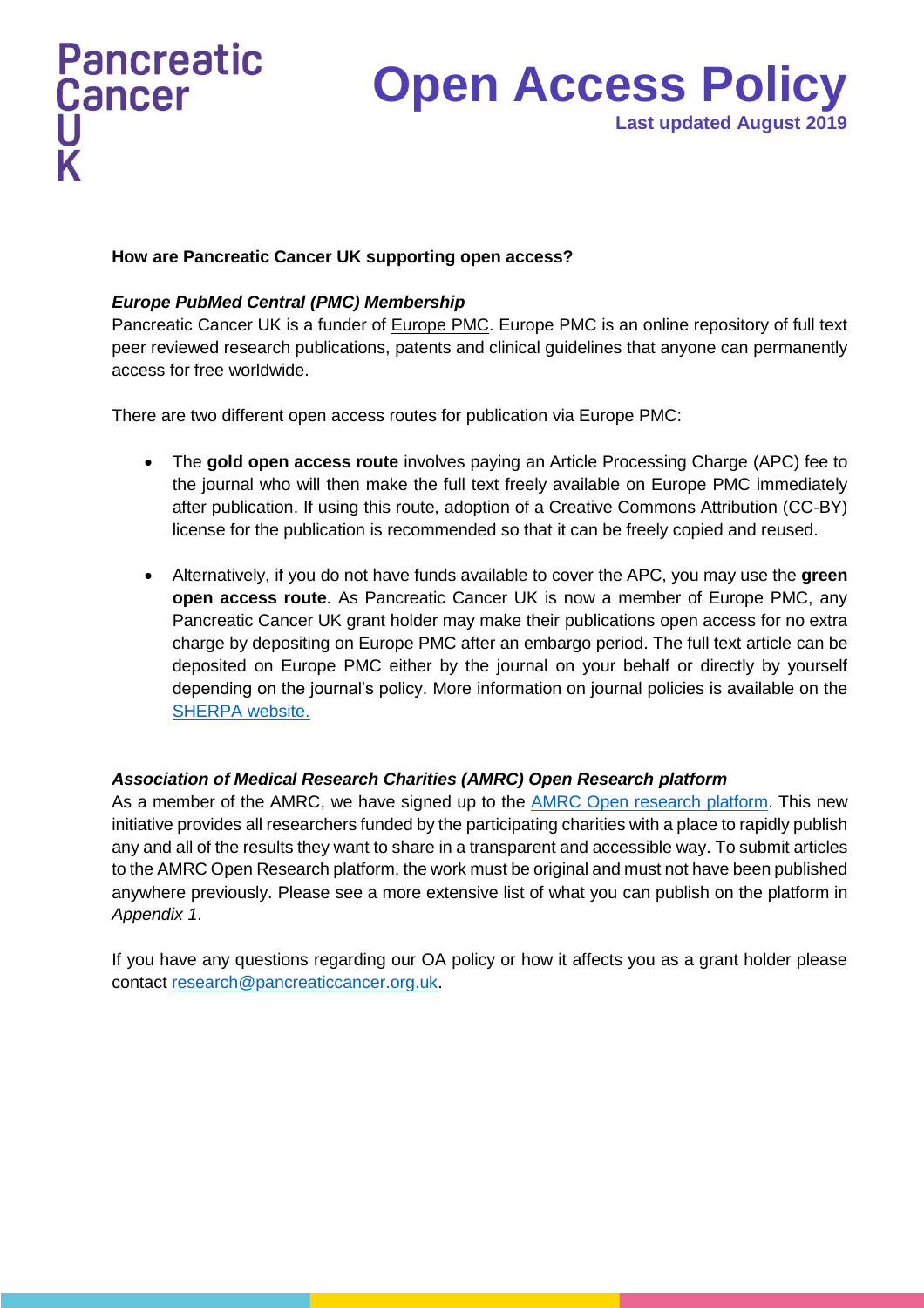# **Open Access Policy Last updated August 2019**

# **Appendix 1**

# *What can I publish on the AMRC Open Research Platform?*

AMRC Open Research publishes scholarly articles reporting any basic scientific, translational, applied and clinical research (including quantitative and qualitative studies) that has been funded (or co-funded) by the any of the participating AMRC member charities.

### *Research Articles*

Research Articles should present original findings, such as the results of basic and translational research, clinical and epidemiologic studies, or clinical trials, as well as qualitative and observational research relating to any of the areas funded by the participating charities. Null and negative findings, and reanalyses and replications of previous studies leading to new results are all encouraged.

### *Method Articles*

Method Articles describe new experimental, statistical, or computational methods, or tests/procedures in basic, translational or applied research, and should have been well tested. This includes new study methods, substantive modifications to existing methods or innovative applications of existing methods to new models or research questions. We welcome technical articles that describe tools that facilitate the design or performance of experiments, provide data analysis features or assist medical treatment such as drug delivery devices.

### *Study Protocols*

Study Protocols describe in detail any study design, including (but not limited to) experimental design of basic, translational and applied research, clinical trials or systematic reviews. All protocols for randomised clinical trials must be registered and follow the SPIRIT guidelines. Study pre-protocols (i.e. discussing provisional study designs) may also be submitted and will be clearly labelled as such when published. Study Protocols for pilot and feasibility studies may also be considered.

# *Systematic Reviews*

Systematic Reviews should usually be based on medical interventions or animal model studies. Systematic Reviews should deal with a clearly formulated question and use systematic and explicit methods to identify, select, and critically assess the relevant research. Systematic Reviews should be written following the PRISMA reporting guidelines.

### *Software Tool Articles*

A Software Tool Article should include the rationale for the development of the tool and details of the code used for its construction. The article should provide examples of suitable input data sets and include an example of the output that can be expected from the tool and how this output should be interpreted.